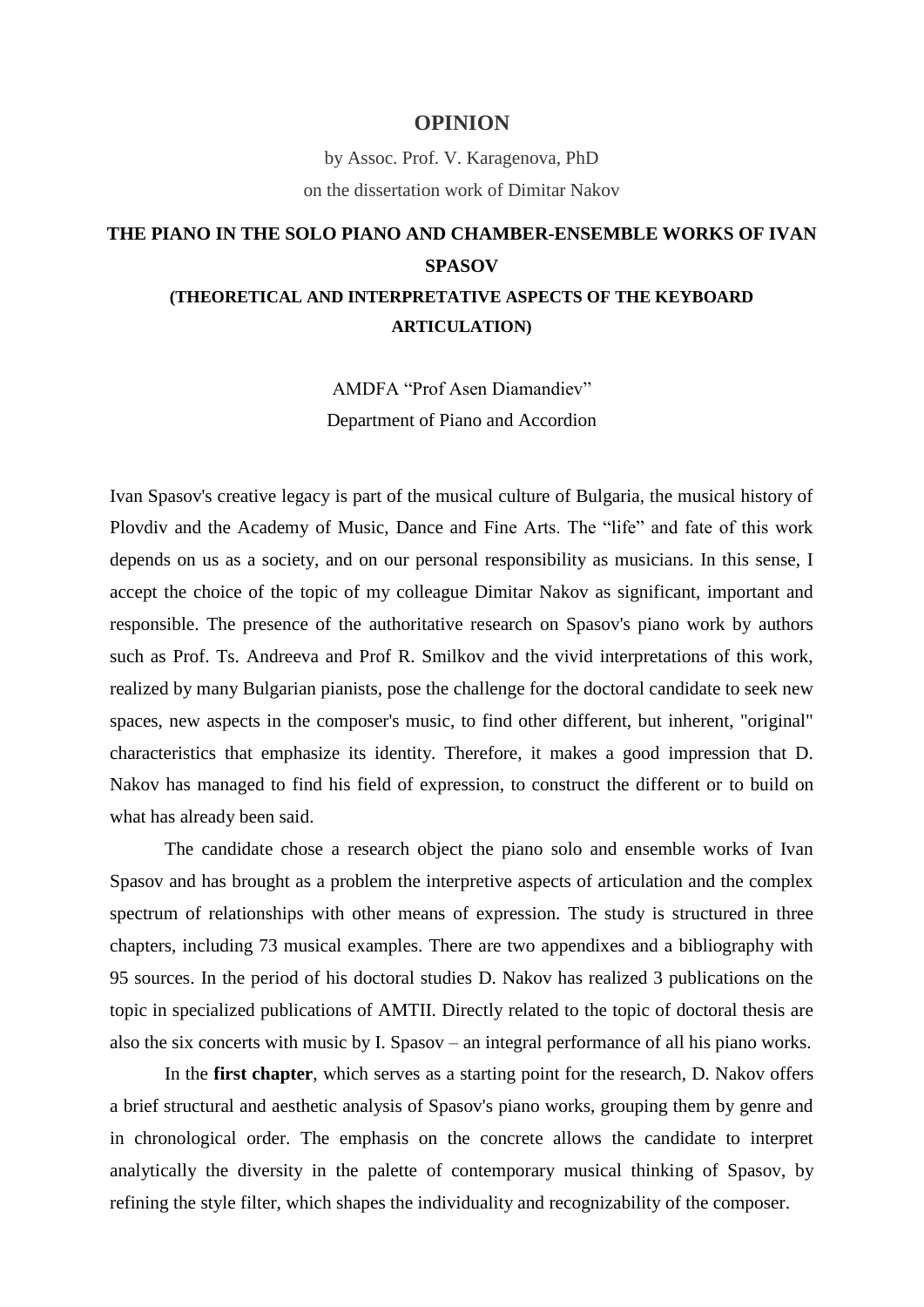The **second chapter** clarifies the meaning and significance of articulation as a concept and its close connection with the musical expression of a work. The doctoral candidate rightly notes that in addition to the performing technical problem, the articulation defines the "expression" of the melodic line and is directly related to the "construction of the character of the image". The chapter traces specific problems of piano articulation in Spasov's works. In it, the proposed performative decisions are derived from the personal experience of the candidate as a performer.

The **third chapter** traces the processes of interaction and correlation between the musical means of expression and the structural elements in Spasov's piano works. It discusses the connections between articulation - caesura, accentuation and cluster.

I would like to highlight a few points that are particularly important in this study:

1. The markedly practical orientation of the topic: the performing-interpretative approach to the chosen issues and its detailed presentation would be a good support in the work of any young musician tempted by Spasov's work or seeking contact with contemporary art in general. The universality of the described principles allows their wide application in the piano music, created since the second half of the twentieth century. The focus on them through the specifics of Spasov's piano style, gives the opportunity to feel the richness of ideas in this music, to feel the qualities and depth of the works, drawing the current dimensions of the contemporary piano problems.

2. The focus on one of the main means of expression in Spasov's work – the articulation, which at the same time is entirely within the scope of the performer, his aesthetic views and capabilities. As Spasov himself says, his music is a game of microelements melodic, rhythmic, articulatory, timbre. In the last two, the professional view of the interpreter is decisive for the suggestion. Articulation, understood as "pronunciation", is an important element in any performing foundation, but it becomes especially valuable in the interpretation of contemporary work, whose abstract symbolic content relies heavily on the pianist. Finding the optimal set of means for its true presentation, to convey the freedom of the author's expression is the main "mission" of the performer.

3. The personal attitude of the doctoral candidate to the chosen topic and the included personal experience. The search for interrelations and interaction between composer's and performer's means of expression, of balance between composer's texture decisions and their performance, their competent combination shows the author's personal attitude to the problem, his interest, personal skills as performer and at the same time as a teacher. In fact, in my opinion, when the performance of a work or part of someone's work becomes a subject, an